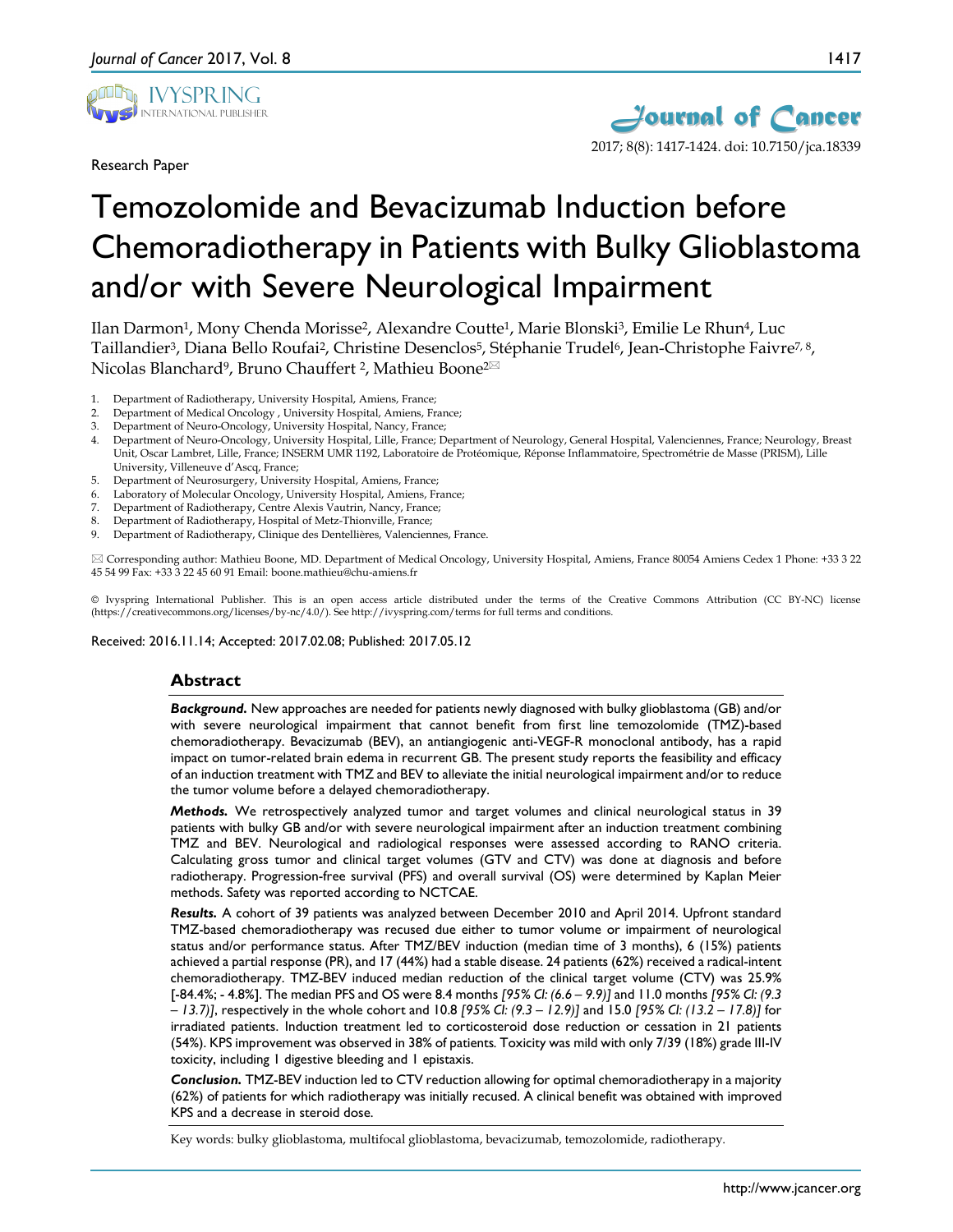# **Introduction**

Glioblastoma (GB; WHO grade IV gliomas) is the most common malignant primitive brain tumor. Patients are classified for prognosis using a simplification of the original recursive partitioning analysis (RPA) classification from the RTOG [1]. Three distinct prognostic classes (RPA III, IV, and V) are defined by age, performance status, extent of resection and neurological status. The standard treatment for RPA III and IV patients is surgical resection when possible, followed by radiotherapy and concomitant, then adjuvant temozolomide (TMZ) [2]. This regimen prolongs overall survival in comparison with radiotherapy alone. However, a large proportion of patients (222/484, i.e. 46% in the Li study) with newly diagnosed GB are ranked in the RPA class V due to neurological or cognitive impairment, and/or biopsy alone and/or a Karnofsky score < 70 (RPA V). Prognosis is poor for RPA class V patients with a median survival time of 6.7 months, compared to 17.1, and 11.2 months, for RPA classes III and IV, respectively. Moreover, patients with bulky and/or multifocal disease and/or in poor general condition may not even receive radiotherapy and are generally not included in clinical trials. Recent guidelines recommend TMZ as monotherapy or best supportive care for these patients, especially with a Karnofsky score under 50 [3]. GB is a vascularized tumor, overexpressing *Vascular Endothelial Growth Factor A* (VEGF-A) [4]. Bevacizumab (BEV) is a monoclonal antibody that traps VEGF and has an antiangiogenic activity. BEV has been introduced for recurrent GB after the failure of standard TMZ-based chemoradiotherapy [5]. Impressive and fast responses are often observed, leading to the accelerated registration of BEV by the FDA (Food and Drug Administration) in the USA but not by EMA (European Medicines Agency) in Europe. The AVAglio (Avastin in Glioblastoma) and RTOG-0825 randomized, placebo-controlled phase III trials in newly diagnosed RPA class III and IV GB reported prolonged progression-free survival (PFS), but not longer overall survival (OS), with the addition of BEV to radiotherapy and TMZ [6, 7]. An increased PFS (7.1 months versus 5.2 months), but not OS (11.3 months) was also reported after neo-adjuvant and adjuvant BEV/irinotecan combined with TMZ-radiation in the first-line treatment of unresectable GB [8]. However, none of these trials included patients with bulky GB, and/or with severe neurological impairment at diagnosis despite the hypothesis that BEV could be especially efficient in this situation. We reported here a series of patients in whom radiotherapy was considered as not feasible in first intention but most of which could be treated by optimal

chemoradiotherapy after upfront TMZ and BEV treatment. We analyzed the impact of this induction strategy on tumor and target volumes, neurological status and survival.

# **Patients and Methods**

# **Patients**

A common therapeutic strategy was used between December 2010 and April 2014 by three French neuro-oncology teams (Amiens, Nancy, and Valenciennes) for newly diagnosed GB patients with bulky and/or multifocal disease, and/or with severe neurological impairment that could not be treated upfront with a standard TMZ-based chemoradiotherapy. We retrospectively collected clinical and radiological data from medical files. Patients were over 18 years old. Most had histologically proven unresectable primary GB. In some cases, GB diagnosis was only done by multimodal MRI with confirmation by a collegial agreement including an expert in neuroradiology. Radiotherapy in first intention was ruled out either due to tumor volume, and/or due to severe neurological impairment (MRC neurological status > 3) [9], and/or poor performance status (KPS < 70%), despite the use of corticosteroids at  $\geq 0.5$  mg/kg prednisone equivalent-dose, according to a multidisciplinary team decision. Some patients with early and rapid progression after a surgical resection (< 28 days) were also included. Patients with separate multifocal GB (hemispheric bilateral disease) were not included. The biological conditions had to be sufficient to allow the use of TMZ and BEV. Patients received information about the off-label use of BEV in Europe, potential BEV and TMZ adverse events, and gave their informed consent.

# **Treatments**

For the induction phase, patients received TMZ *per os,* 150 mg/m2/day X 5 days for the first cycle, then 200 mg/m2/day  $X$  5 days for the other monthly cycles if well tolerated. Intravenous BEV, 10 mg/kg/day, was IV given every 2 weeks. Patients were restaged every 6 to 8 weeks by the multidisciplinary team. Radiotherapy was started when a maximal or at least stable response was obtained considering MRI (Magnetic Resonance Imaging) results and the clinical status. Radiotherapy was carried out by an intensity-modulated radiotherapy (IMRT) technique or a 3D conformal radiotherapy (3D-CRT) according to the hospital facilities. IMRT was performed either with a static method (step and shoot) or a rotational one (volumetric modulated arc therapy; VMAT). Target delineation was performed according to EORTC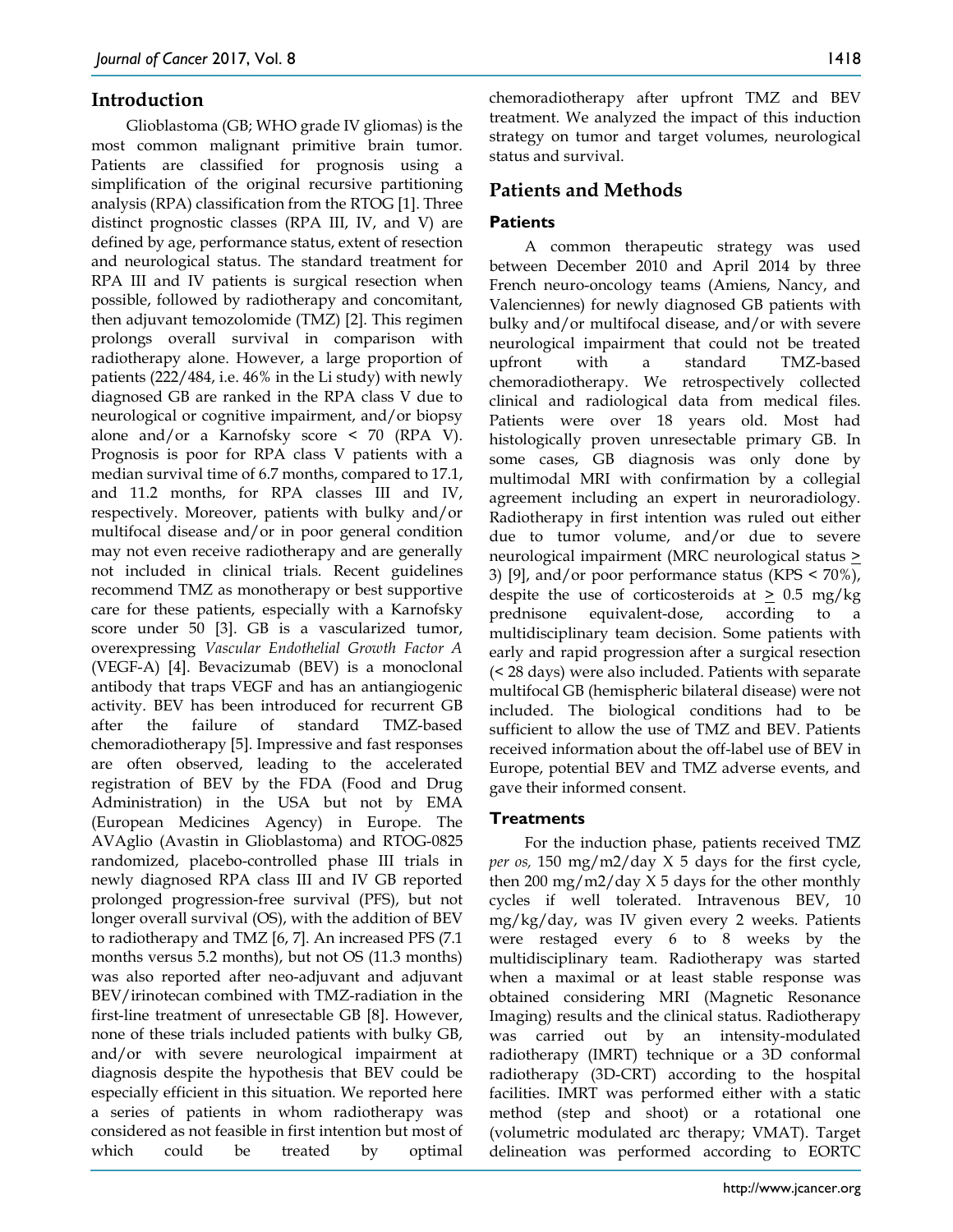(European Organization for Research and Treatment of Cancer) guidelines [10]. CT (computed tomography) scan scheduling was fused with MRI assessment that was performed after the induction phase. Prescribed radiation dose ranged from 54 to 60 Gy in 1.8 to 2 Gy fraction, taking into account organs at risk (ORs) proximity and dosimetric constraints in the radiotherapy planning. Clinical target volume (CTV) was typically the gross tumor volume (GTV) of enhancing regions on T1-sequences, with the addition of a 20 mm margin. Planning target volume (PTV) margin around CTV varied from 3 to 5 mm depending on centers. Radiotherapy planning took into account dose constraints to ORs according to guidelines: 1/3 of brain should not receive >60 Gy, 2/3 of brain should not receive >50 Gy, the whole brain should not receive > 45Gy, and brain stem, optic nerves and optic chiasm should not receive > 54 Gy [10, 11]. In order to allow for comparisons, CT scans were also fused with MRI performed before induction phase (T1 with gadolinium+ T2 FLAIR) to determine tumor and target volumes (GTV, CTV and PTV), as they should have been defined in absence of the induction phase. Patients received TMZ per os, 75 mg/m2 /day from the first to the last day of radiotherapy. Most patients continued to receive BEV, 10 mg/kg/day every 2 weeks, during radiotherapy. TMZ dose was 150 à 200 mg/m2/day for 5 days for every 28-day cycle for the adjuvant phase, and BEV was continued if tolerated, either at 10 mg/kg/day every 2 weeks or at 15 mg/kg/day every 3 weeks. Treatment was continued until progression or toxicity.

### **Assessment of clinical and radiological response**

OS and PFS were measured from the date of initial diagnosis (date of biopsy or date of the first MRI if biopsy was not done), and were determined using the Kaplan-Meier method.

Initial MRI included T1 weighted sequences, with and without gadolinium injection, T2, T2 FLAIR and when possible, diffusion and perfusion weighted sequences and spectroscopy. MRI was repeated every 6-8 weeks during the induction phase. Response was determined according to RANO criteria [12]. Toxicity was assessed using the CTCAE v 4.03. Corticosteroid dose, KPS (Karnofsky Performance Status) and MRC (Medical Research Council) neurological status were obtained from the medical records.

### **Statistical analysis**

Analyses were carried out using the R software version 3.0.1. OS and PFS were determined using the Kaplan-Meier method.

# **Results**

### **Patient characteristics**

The study involved 39 patients that received upfront TMZ and BEV for GB from December 2010 to April 2014 (Figure 1, Table 1). The median age was 60 and the sex ratio was 1.3. Most patients (74%) were classed in RPA class V. Some patients were first in RPA class III and IV after surgical resection (23%), but disease rapidly recurred before radiotherapy. Most patients (74%) had undergone only biopsy. GB diagnosis was done only by imaging in three patients due to intracranial hypertension. Tumor was bifocal at presentation in 15 patients (38%), but could be finally included in a unique radiation field. In the rest of the patients (59%), the tumor was unifocal, but its volume was considered as being too large for an upfront irradiation and/or there was a neurological impairment and/or intracranial hypertension. Most patients (87%) received an initial steroid dose > 0.5 mg/kg of prednisone-equivalent.



**Figure 1.** Flowchart of the study

# **Treatment**

All patients who received at least one cycle of TMZ and BEV as induction treatment are shown in Table 2. Median number of monthly TMZ cycles was 3 (range 1 to 12) and median number of BEV injections was 6 (range 1 to 20). Some patients received TMZ/BEV for a longer period of time before the decision to proceed to radiotherapy. Median time from TMZ/BEV induction treatment to radiotherapy was 3,2 months (range from 1,8 months to 12,9 months). Overall 24 patients (62%) with partial response or stable disease received a delayed complete (60 Gy) radiotherapy (Table 2). No radiation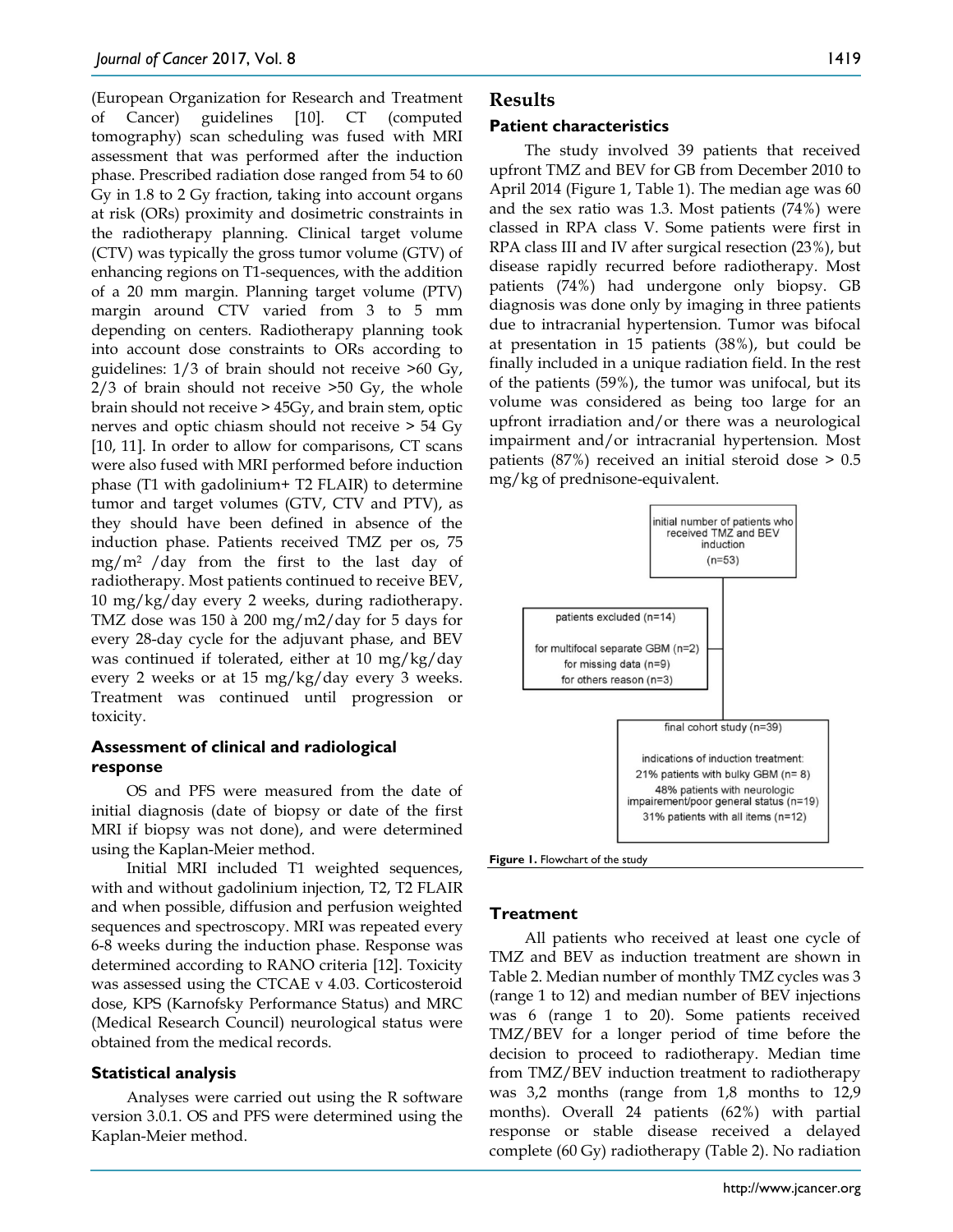therapy had to be stopped due to disease progression. The other 15 patients (38%) did not receive chemoradiotherapy due to neurological deterioration or radiological progression during the induction time. After the induction phase, they were treated by chemotherapy alone or with supportive care. Concomitant drugs during radiotherapy were given depending on the clinician's choice. Most patients received daily TMZ, 75 mg/m2/d and BEV every 2 weeks (16/24). TMZ alone was given in 7 patients and BEV alone in 1 patient, due to a grade IV TMZ-induced neutropenia. Most patients continued to receive monthly TMZ and BEV in the post-radiotherapy period until disease progression and/or toxicity.

|  | Table 1. Characteristics of the study population N=39 |  |  |  |  |
|--|-------------------------------------------------------|--|--|--|--|
|--|-------------------------------------------------------|--|--|--|--|

| Age, years, median (range)                                             | $60(22-77)$      |
|------------------------------------------------------------------------|------------------|
| Age, n (%)                                                             |                  |
| <50 year-old                                                           | 8(21%)           |
| >50year-old                                                            | 31 (79%)         |
| Sex, M/F, n $(\%)$                                                     | 22 (56%)/17(44%) |
| WHO performance status (PS), n $(\%)$                                  |                  |
| $\mathbf{0}$                                                           | 7 (18%)          |
| 1                                                                      | 13 (33%)         |
| $\overline{2}$                                                         | 9(23%)           |
| 3                                                                      | 5(13%)           |
| $\overline{4}$                                                         | 1(3%)            |
| <b>UNK</b>                                                             | $4(10\%)$        |
| KPS at initial diagnosis, $n$ (%)                                      |                  |
| $\geq 70$                                                              | 20 (51%)         |
| <70                                                                    | 15 (38%)         |
| <b>UNK</b>                                                             | $4(10\%)$        |
| RPA class, $n$ (%)                                                     |                  |
| Ш                                                                      | 2(5%)            |
| IV                                                                     | 7 (18%)          |
| V                                                                      | 29 (74%)         |
| UNK                                                                    | 1 (3%)           |
| Tumor presentation, n (%)                                              |                  |
| Unifocal                                                               | 23 (59%)         |
| Multifocal                                                             | 15 (38%)         |
| <b>UNK</b>                                                             | 1(3%)            |
| Diagnosis modalities, $n$ (%)                                          |                  |
| Biopsy                                                                 | 29 (74%)         |
| Surgery                                                                | 7(18%)           |
| Partial resection                                                      | 6(15%)           |
| Complete resection                                                     | 1(3%)            |
| Imaging                                                                | 3(8%)            |
| Bevacizumab treatment, number of cycles, median<br>(range)             | $7(1 - 20)$      |
| Upfront Temozolomide treatment, number of cycles,<br>median (range)    | $3(1-12)$        |
| Upfront Bevacizumab treatment, number of cycles,<br>median (range)     | $6(1 - 20)$      |
| Initial corticosteroid, $n$ (%)                                        |                  |
| Yes                                                                    | 34 (87%)         |
| No                                                                     | 3(8%)            |
| UNK                                                                    | 2(5%)            |
| Initial corticosteroid dose (prednisone equivalent), mg, $60(0 - 150)$ |                  |
| median (range)                                                         |                  |
| Indication of induction treatment                                      |                  |
| bulky GBM                                                              | 8 (21%)          |
| neurologic impairement/poor general status                             | 19 (48%)         |
| all items                                                              | 12 (31%)         |
|                                                                        |                  |

UNK: unknown

#### **Table 2.** Treatment Modalities

|                                       | Median (range)         |
|---------------------------------------|------------------------|
| Induction                             |                        |
| Number of monthly TMZ cycles          | $3(1-12)$              |
| Number of BEV injections              | $6(1 - 20)$            |
| Full radiotherapy (60 Gy)             | $n$ (%)                |
| Yes                                   | 24 (62%)               |
| No (no radiotherapy)                  | 15 (38 %)              |
| Technique                             |                        |
| 3D-CRT                                | 11 $(46\%)$            |
| IMRT                                  | $12(50\%)$             |
| UNK                                   | 1(4%)                  |
| Concomitant radiochemotherapy regimen | $n$ (% in 24 patients) |
| TMZ+BEV                               | 16 (67%)               |
| TMZ alone                             | 7(29%)                 |
| <b>BEV</b> alone                      | 1(4%)                  |

### **Response to induction treatment**

According to the clinicians' report, neurological and performance status improved in 15 patients (38%), was stable in 16 (41%), or deteriorated in 8 (21%) in the whole cohort of 39 patients (Table 4). Clinical and radiological response was retrospectively assessed by RANO criteria. No complete response was reported. Partial response was observed in 6 patients (15%), stable response in 17 (44%), and progression in 15 (38%) (Table 4). Data were missing for one patient. Corticosteroids were stopped in 7 patients (18%), or reduced in 14 patients (36%), with a median reduction of 20 mg in prednisone-equivalent dose (data not shown). Daily dose of corticosteroids was stable in 8 patients (21%) or increased in 4 patients (10%). Median corticosteroid dose was 60 mg at initial diagnosis versus 20 mg at time of induction assessment. Data were missing for 6 patients. Special attention was paid to the evolution of the tumor volume to be irradiated after induction (Table 4). This analysis was done in the 24 patients with stable or partial responses that received delayed radiotherapy. Induction treatment induced a global decrease of GTV, CTV and PTV. Decrease was of course more dramatic in the 6 patients that were in strict partial response according to RANO criteria. Irradiated normal brain volume represented by a PTV/whole brain ratio decreased from 0.33 to 0.25 in the global cohort of irradiated patients.

There was no difference in the initial characteristics between patients who have received radiotherapy or not, except for the corticosteroid dose (Table 3).

### **Toxicity**

Toxicity was mild both during the TMZ/BEV induction and the chemoradiotherapy phases (Table 5). There were no treatment related-deaths. Grade III-IV toxicities were reported in 7 patients (18%) during the induction phase. Most were hematological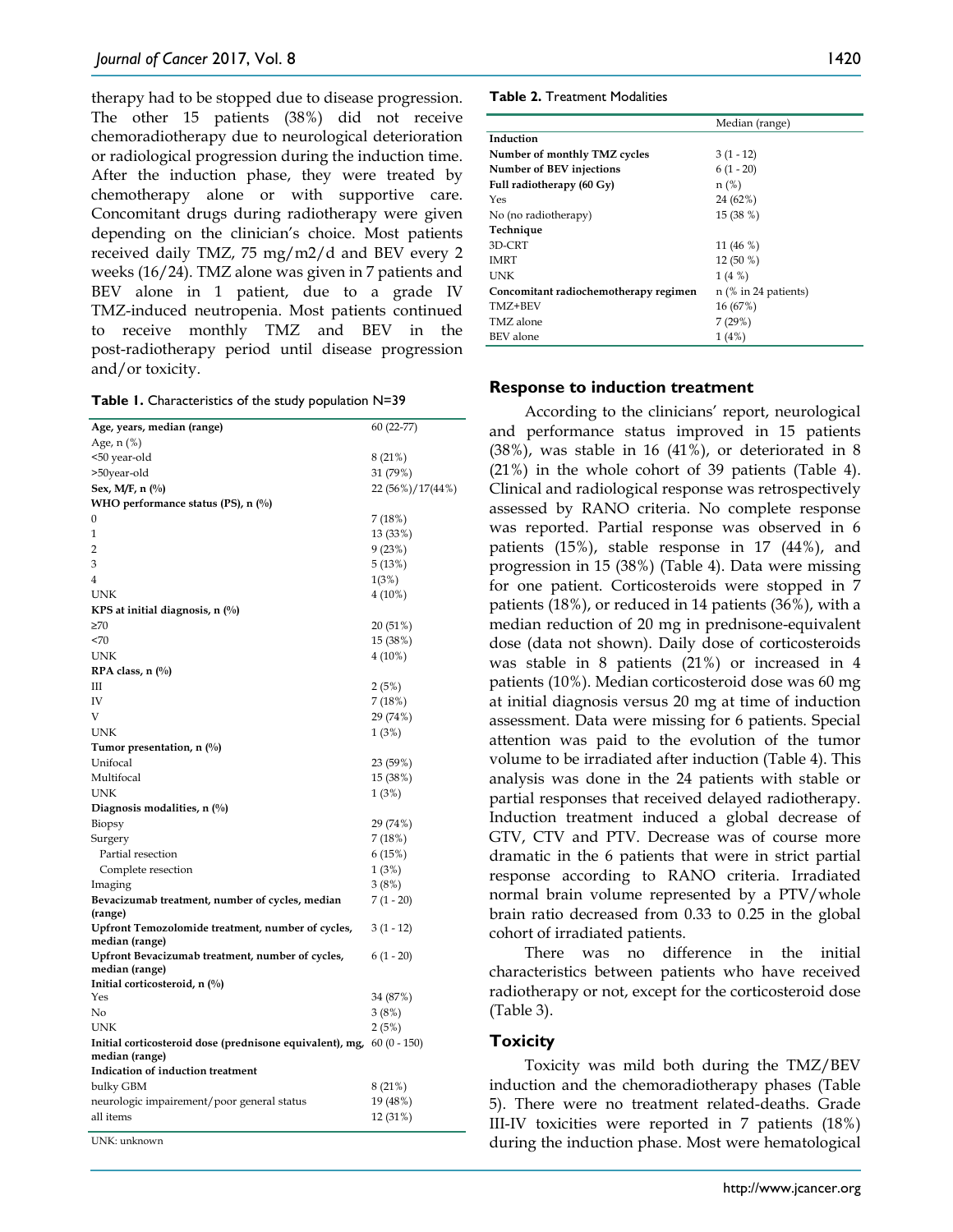(3 thrombocytopenia, 1 neutropenia). Grade III-IV bleeding occurred in 2 patients (1 digestive hemorrhage related to a colon diverticulitis and 1 abundant epistaxis) leading to discontinuation of BEV. Hypertension was controlled by an appropriate treatment and BEV was continued in 1 patient. Only 1 grade III-IV hematological toxicity (thrombocytopenia with neutropenia in the same patient) was reported during the chemoradiotherapy phase leading to a definitive cessation of TMZ treatment for this patient.

### **Survival**

Median PFS and OS in patients treated by upfront TMZ-BEV were respectively 8.4 months (95% CI: [6.6 – 9.9]) and 11.0 months (95% CI: [9.3 – 13.7]) in the whole cohort of 39 patients (Figure 2) and 10.8 (95% CI: [9.3 – 12.9]) and 15.0 (95% CI: [13.2 – 17.8]) in the 24 irradiated patients (Figure 3).

|  | Table 3. Characteristics of patients who received or did not |  |  |  |  |
|--|--------------------------------------------------------------|--|--|--|--|
|  | receive irradiation                                          |  |  |  |  |

|                                                |                         | Radiotherapy                     | No radiotherapy     |
|------------------------------------------------|-------------------------|----------------------------------|---------------------|
|                                                |                         | $N = 24$                         | $N=15$              |
| Age, years, median (range)                     |                         | $60(20-69)$                      | $61(46-77)$         |
| Age, n (%)                                     |                         |                                  |                     |
| <50 year-old                                   |                         | 6(25%)                           | 2(13%)              |
| >50year-old                                    |                         | 18 (75%)                         | 13 (87%)            |
| Sex, M/F, n (%)                                |                         | 15 (63%)/9 (37%) 7 (47%)/8 (53%) |                     |
| KPS at initial diagnosis, n<br>(%)             |                         |                                  |                     |
| $\geq 70$                                      |                         | 16 (67%)                         | 4(27%)              |
| <70                                            |                         | 8 (33%)                          | 7(46%)              |
| UNK                                            |                         | 0                                | 4(27%)              |
| RPA class, $n$ (%)                             |                         |                                  |                     |
| Ш                                              |                         |                                  | 0                   |
| IV                                             |                         | 2 (8%)                           |                     |
| V                                              |                         | 5(21%)                           | 2(13%)              |
| UNK                                            |                         | 17 (71%)<br>0                    | 12 (80%)            |
|                                                |                         |                                  | 1(7%)               |
| Tumor presentation, $n$ (%)<br>Unifocal        |                         |                                  |                     |
| Multifocal                                     |                         | 17 (71%)<br>7(29%)               | $6(40\%)$<br>8(53%) |
| UNK                                            |                         | 0                                |                     |
|                                                |                         |                                  | 1(7%)               |
| Diagnosis modalities, n (%)                    |                         |                                  |                     |
| Biopsy                                         |                         | 17 (71%)                         | 12 (80%)            |
| Surgery                                        |                         | 6(25%)                           | 1(7%)               |
| Partial resection                              |                         | 5(21%)                           | 1(7%)               |
| Complete resection                             |                         | 1(4%)                            | 0                   |
| Imaging                                        |                         | 1(4%)                            | 2(13%)              |
| <b>Upfront Temozolomide</b>                    | $3(1 - 12)$             | $3(2-12)$                        | $3(1 - 9)$          |
| treatment, number of cycles,<br>median (range) |                         |                                  |                     |
| <b>Upfront Bevacizumab</b>                     | $6(1 - 20)$ $7(4 - 20)$ |                                  | $5(1-18)$           |
| treatment, number of cycles,                   |                         |                                  |                     |
| median (range)                                 |                         |                                  |                     |
| Initial corticosteroids, n (%)                 |                         |                                  |                     |
| Yes                                            |                         | 21 (87.5%)                       | 13 (87%)            |
| No                                             |                         | 3(12.5%)                         | 0                   |
| UNK                                            |                         | 0                                | 2(13%)              |
| Initial corticosteroid dose                    |                         | $40(0 - 150)$                    | 125 (20 -150)       |
| (mg prednisone equivalent)                     |                         |                                  |                     |
| median (range)                                 |                         |                                  |                     |
| UNK: unknown                                   |                         |                                  |                     |

In patients in RPA III/IV and RPA V classes, the median OS was 14.4 months (95%CI: [11.2 -21.1]) and 8.4 months (95%CI: [8.1 -12.7]); p=0.217 respectively and the median PFS was 12.1 months (95%CI: [9.4 -16.7]) and 7.1 months (95%CI: [5.4 -8.5]); p=0.01 respectively.

**Table 4.** Evolution of radiotherapy parameters after TMZ-BEV induction

| Clinical parameters (clinicians' report)        | $n$ (%)                               |
|-------------------------------------------------|---------------------------------------|
| Improvement                                     | 15 (38%)                              |
| Stability                                       | 16 (41%)                              |
| Deterioration                                   | 8(21%)                                |
| Clinical and radiological response according    |                                       |
| to RANO criteria                                | 6(15%)                                |
| Partial response                                | 17 (44%)                              |
| Stability                                       | 15 (38%)                              |
| Progression                                     | 1(3%)                                 |
| <b>UNK</b>                                      |                                       |
| Radiotherapy parameters. Difference in %        |                                       |
| volume $(\Delta)$ before TMZ and BEV induction  |                                       |
| and time of radiation                           |                                       |
| In the whole cohort of irradiated patients (24) |                                       |
| $\Delta$ GTV                                    | $-38.1\%$ ( $-97.1\%$ to $+555.3\%$ ) |
| $\triangle$ CTV                                 | $-23.9\%$ ( $-84.4\%$ to $+130.3\%$ ) |
| A PTV                                           | $-25\%$ ( $-78.5\%$ to $+98.2\%)$     |
| In 6 patients with a strict RANO partial        |                                       |
| response                                        |                                       |
| $\triangle$ GTV                                 | $-51.2\%$ ( $-97.1\%$ to $-4.6\%$ )   |
| $\triangle$ CTV                                 | $-25.9\%$ ( $-84.4\%$ to $-4.8\%$ )   |
| A PTV                                           | $-24.3\%$ ( $-78.5\%$ to $-6.7\%$ )   |
| PTV/whole brain ratio before upfront            | $0.33(0.06 - 0.49)$                   |
| TMZ-BEV, median (range)                         |                                       |
| PTV/whole brain ratio before                    | $0.25(0.10-0.38)$                     |
| chemoradiotherapy, median (range)               |                                       |
| IINK: unknown                                   |                                       |

# **Discussion**

This study reviewed the results from three experienced centers that have used a similar strategy using TMZ-BEV induction in GB patients that could not be firstly treated by the classical TMZ-radiotherapy regimen, either due to excessive GB tumor volume and/or neurological impairments. TMZ/BEV induction was followed by a radical-intent chemoradiotherapy in responders and in patients with better performance status and stable disease on MRI. Remarkably, 62% of patients were able to complete a delayed standard radiotherapy (60 Gy) with concomitant TMZ, and in most cases with BEV continuation.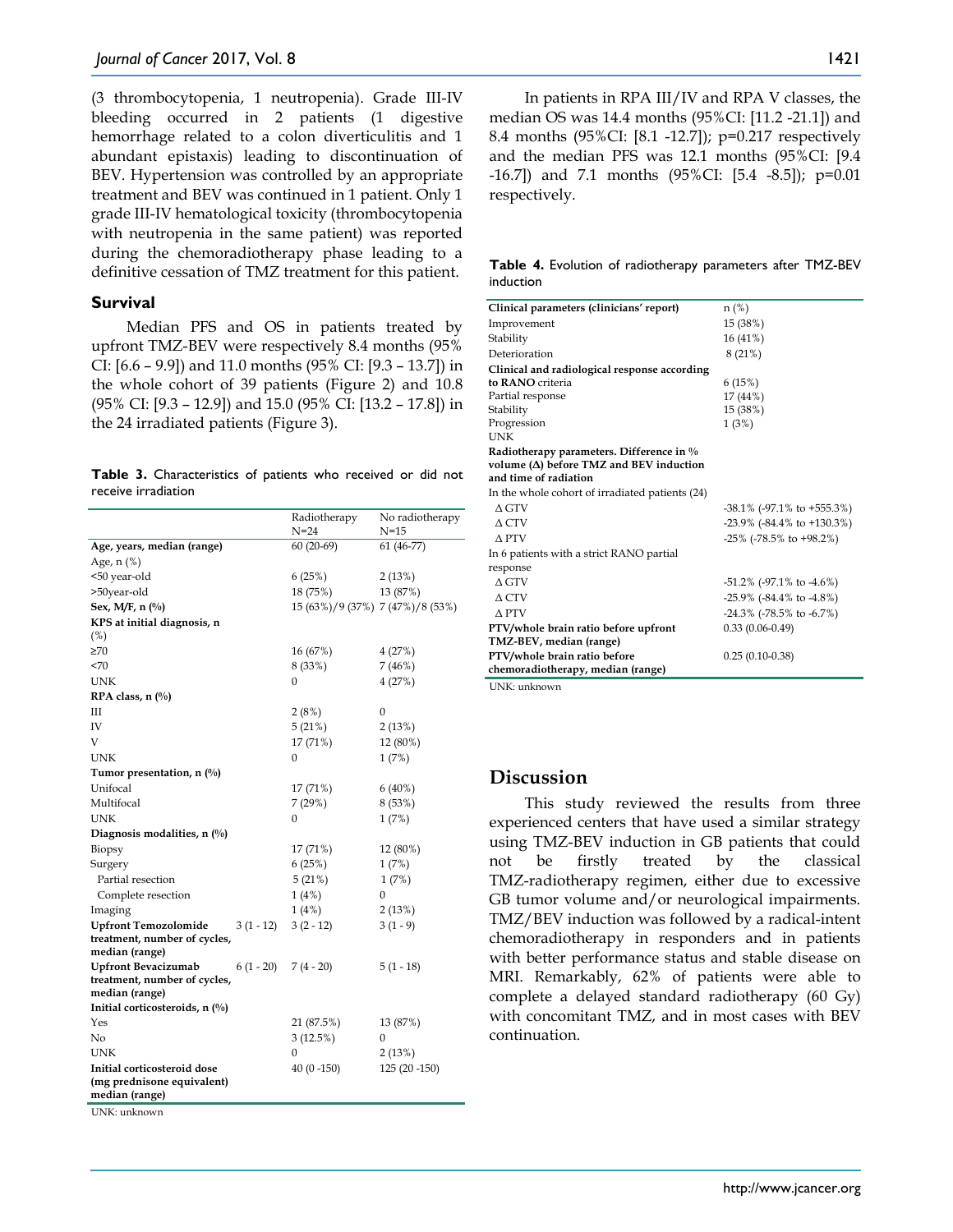#### **Table 5.** Adverse effects during upfront TMZ-BEV and during radiochemotherapy, n(%)

|                                            | Upfront TMZ-BEV (n=39) |         |         |          | Radiochemotherapy (n=24) |              |              |           |
|--------------------------------------------|------------------------|---------|---------|----------|--------------------------|--------------|--------------|-----------|
|                                            | Grade 1                | Grade 2 | Grade 3 | Grade 4  | Grade 1                  | Grade 2      | Grade 3      | Grade 4   |
| Fatigue                                    | 0                      |         | 0       | $\Omega$ | $11(46\%)$               | 2(8%)        | $\Omega$     | $\Omega$  |
| Hypertension                               | 3(8%)                  | 2(5%)   | 1(3%)   | 0        | 2(8%)                    | $\mathbf{0}$ | $\Omega$     |           |
| Bleeding                                   | $4(10\%)$              |         | 1(3%)   | 1(3%)    | 1(4%)                    | 1(4%)        | $\Omega$     |           |
| Thromboembolic event                       | 0                      | 1(3%)   | 0       | $^{(1)}$ |                          | 0            | $\Omega$     |           |
| Mucitis                                    | 0                      |         |         | 0        | 1(4%)                    | $\mathbf{0}$ |              |           |
| Nausea/vomiting                            | 1(3%)                  | 2(5%)   |         |          | 3(13%)                   | 2(8%)        | $\Omega$     |           |
| Headache                                   | $\left($               |         | 0       | 0        | 8 (33%)                  | 1(4%)        | $\mathbf{0}$ |           |
| Neurologic disorder (dizziness,<br>amnesia | $\mathbf{0}$           |         |         | 0        |                          | 0            | $\Omega$     |           |
| Hematologic toxicity                       | 1(3%)                  | 5(13%)  | 3(8%)   | 1(3%)    | 1(4%)                    | 3(13%)       | $1(4\%)^*$   | $1(4%)^*$ |
| Proteinuria                                | 3(8%)                  | 2(5%)   | 0       | 0        |                          | 0            | $\Omega$     | 0         |
| Cholestasis                                |                        | 1(3%)   | 0       | 0        |                          |              |              |           |

Missing data were considered as absence of adverse events. \*: same patient with neutropenia grade 4 and thrombopenia grade 3



time in months







**Figure 3.** Overall survival for patients who received or did not receive radiotherapy after induction treatment by TMZ/BEV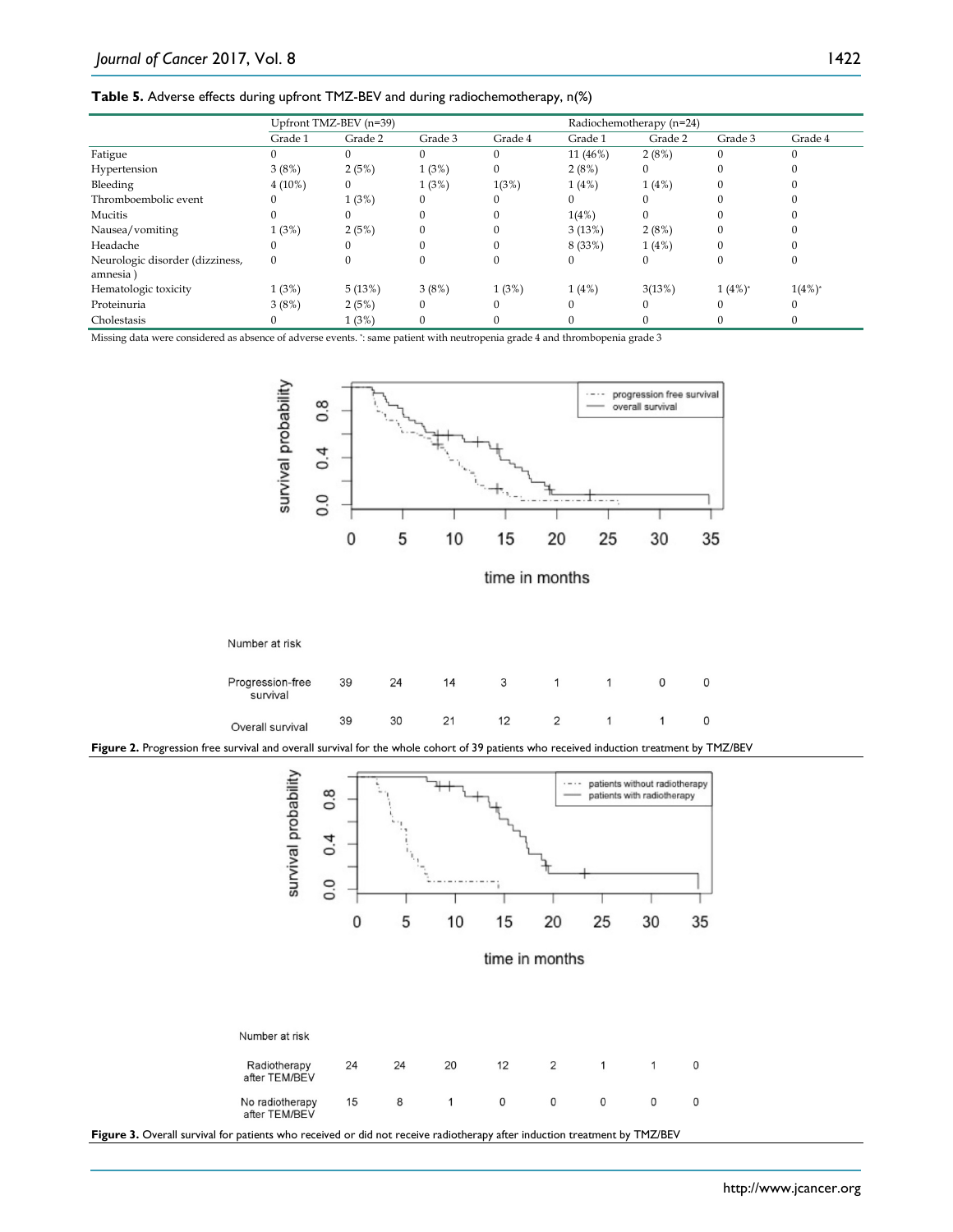Upfront BEV and TMZ treatment is feasible with a good tolerance in most patients and provides a rapid and sometimes prolonged clinical benefit in some patients. Performance status was often rapidly improved and radiotherapy was then conducted under better conditions. All patients who started radiotherapy could complete it. TMZ/BEV induction permitted the patients with the worse prognosis to avoid a complex and long radiotherapy regimen. Given the heterogeneity of locally advanced GB, and technical difficulties to quickly start concomitant chemoradiotherapy, TMZ/BEV induction may represent a reasonable option in clinical practice. The role of BEV in the treatment of GB is currently highly discussed. Two large phase III studies (AVAglio and RTOG 0825) have not succeeded in demonstrating its role in overall survival, despite a significant increase in PFS [6, 7]. In a randomized phase II trial, neo-adjuvant and adjuvant BEV and irinotecan, combined with TMZ-radiation, had no impact on OS in the first-line treatment of unresectable GB [8]. However, patients with bulky GM, and/or severe neurological impairment (WHO performance status 3 or 4), and worst prognosis were not included in these trials. Few series have been devoted to locally advanced GB. A phase II trial of upfront therapy with BEV, irinotecan (CPT-11), and TMZ prior to chemoradiation was done in 41 patients with unresectable, subtotally resected, and/or multifocal GB [13]. The authors reported a 22% response rate and 61% of patients had stable disease. Median PFS was 5.2-months and OS was 12 months. Not all patients received radiotherapy. Treatment was well tolerated. Our results are quite similar with 15% partial responses and 44% stable diseases. Median PFS and OS in patients treated by upfront TMZ-BEV were 8.4 months and 11 months respectively in an unselected cohort of 39 patients with locally advanced GB. The RPA V class regroups different clinical situations. Some patients have multifocal or bulky disease that could never be irradiated at a curative dose (60 Gy) in the tumor field. In the others, tumor volume is compatible with radiotherapy at a curative dose, but the tumor is located in a functional area and there is a severe neurological impairment at diagnosis. In such situations, bad general and neurological conditions hamper the planned radiotherapy. However, radiotherapy remains a major weapon against GB and must be used as often as possible to obtain increased survival [14]. In this sense, there is interest in reducing the tumor volume to facilitate radiotherapy. This goal was achieved in our series. Analysis of the tumor volume evolution in the selected 24 patients that received delayed radiotherapy demonstrates that upfront TMZ/BEV induced a global decrease of GTV,

CTV and PTV. Tumor volume decrease was obviously more dramatic in the patients that were in strict partial response according to RANO criteria. However, a less than 50% reduction in tumor and target volumes (GTV and CTV) still made radiotherapy feasible, even though it is considered as a stable response according to RANO criteria. Irradiated normal brain volume represented by a PTV/whole brain ratio decreased from 0.33 to 0.25 in the whole cohort of irradiated patients.

The main limitation of the study is its retrospective nature. In this context, we were not able to provide molecular information of importance for prognosis and response to TMZ. MGMT methylation status was determined only in 17 patients. We observed a trend toward a better response to upfront TMZ-BEV in terms of CTV reduction in methylated  $(\Delta$ CTV = - 84%) compared to non-methylated GB  $(ΔCTV = -26.5%)$ .

Median OS of patients treated with upfront TMZ-BEV were 11.0 months in the whole cohort of 39 patients and 15.0 months for the 24 patients that were finally treated by chemoradiation. To compare, the median OS was 14.6 months in the TMZ-radiotherapy arm from the EORTC pivotal study that established TMZ-radiotherapy as the standard treatment for GB (Stupp), 14.6 months in the AVAGLIO (Chinot) and 15.7 months in the RTOG studies, which unsucessfully explored the role of BEV on OS in first line treatment of GB. In these three studies, only patients with IK > 70 were included and most were in RPA III and IV classes. In comparison, IK was < 70 in 38% of our patients and 74% were in RPA class V. In total, TMZ/BEV induction seems to allow the majority of GB patients that are deleteriously impacted by poor performance status and neurological deficit, to complete a curative-intent radiotherapy, with a beneficial effect on their OS. In conclusion, TMZ/BEV induction often demonstrated a clinical activity in locally advanced GB, providing partial responses and significant levels of disease stabilization. TMZ-BEV induction reduced target volume delineation and rendered delayed radiochemotherapy feasible for a majority of patients. Further investigations are warranted through a randomized phase III trial devoted only to locally advanced GB.

# **Importance of the study**

Standard of care is not defined in patients newly diagnosed with bulky glioblastoma and/or with severe neurological impairment, and the prognosis is poor. The present study reports the feasibility and efficacy of an induction treatment with temozolomide and bevacizumab (TEMO/BEVA) before delayed